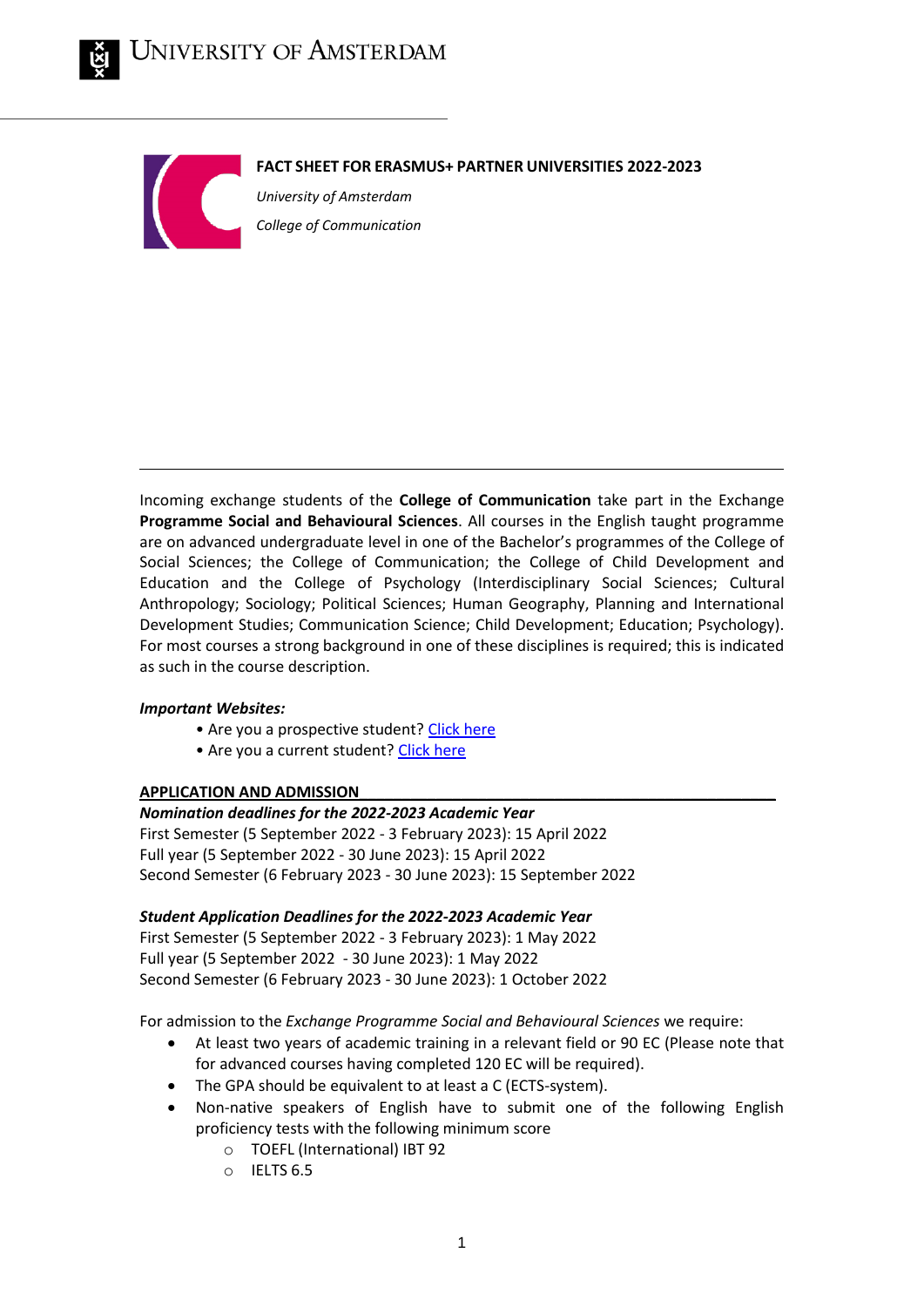o Language assessment in the Erasmus Mobility Tool: minimum B2 ECFR

*NB: In some cases, we can accept institutional tests*. *If in your opinion the English test reports of your institution should be accepted by us, please contact us. As a rule, a test score is valid for a period of two years.*

#### *Application Procedure*

- 1) We are using a nomination and application portal. You are kindly requested to nominate your selected students by using the information and the link to the UvA system that has been sent to you by email.
- 2) After having nominated your students, you will receive an email with a confirmation of your nomination(s).
- 3) After checking your nomination(s) your students will receive an email with instructions:
- 4) to activate their University of Amsterdam account.
- 5) to log in to the University of Amsterdam's application portal and to submit their application.
- 6) For non-native speakers of English: the official English test report can come in later (sent to us directly by the testing organization), but at the latest on Friday 5 August 2022

Students will be informed on their acceptance within 4 weeks after the application deadline.

#### **ACADEMIC INFORMATION\_\_\_\_\_\_\_\_\_\_\_\_\_\_\_\_\_\_\_\_\_\_\_\_\_\_\_\_\_\_\_\_\_\_\_\_\_\_\_\_\_\_\_\_\_\_\_\_\_\_\_\_\_**

| Academic calendar:<br><b>First semester:</b><br>First Block:<br>Second Block:<br>Third Block: | 5 September - 3 February<br>5 September - 27 October<br>31 October – 23 December<br>9 January – 3 February |
|-----------------------------------------------------------------------------------------------|------------------------------------------------------------------------------------------------------------|
| <b>Second semester:</b>                                                                       | 6 February - 30 June                                                                                       |
| First Block:                                                                                  | 6 February - 31 March                                                                                      |
| Second Block:                                                                                 | 3 April - 2 June                                                                                           |
| Third Block:                                                                                  | $5$ June $-30$ June                                                                                        |

#### *Courses*

Courses are mainly 6 ECTS (one block, 8 weeks) or 12 ECTS (two blocks, 16 weeks) and are mostly offered in the first two blocks of the semester. Students are expected to take a minimum of 24 ECTS per semester. A maximum of 36 ECTS per semester is allowed but not recommended since this is a very high workload for 16 weeks.

Students are expected to have an appropriate background in the field they choose. Most of the English taught courses are year 3 courses (final bachelor year); next to these courses there are some courses on a more introductory level as they serve as starting course in one of the minors. Next to these courses, students can take Bachelor's courses from the Exchange Programme - Humanities, with whom the Faculty of Social and Behavioural Sciences collaborates, or placement in courses of the BSc Future Planet Studies and in the elective courses of the Institute for Interdisciplinary Studies

However, Communication Science students will have second priority in these courses so participation cannot be guaranteed. Students are strongly advised to have alternatives at hand during course registration. Changes in course registration after the course registration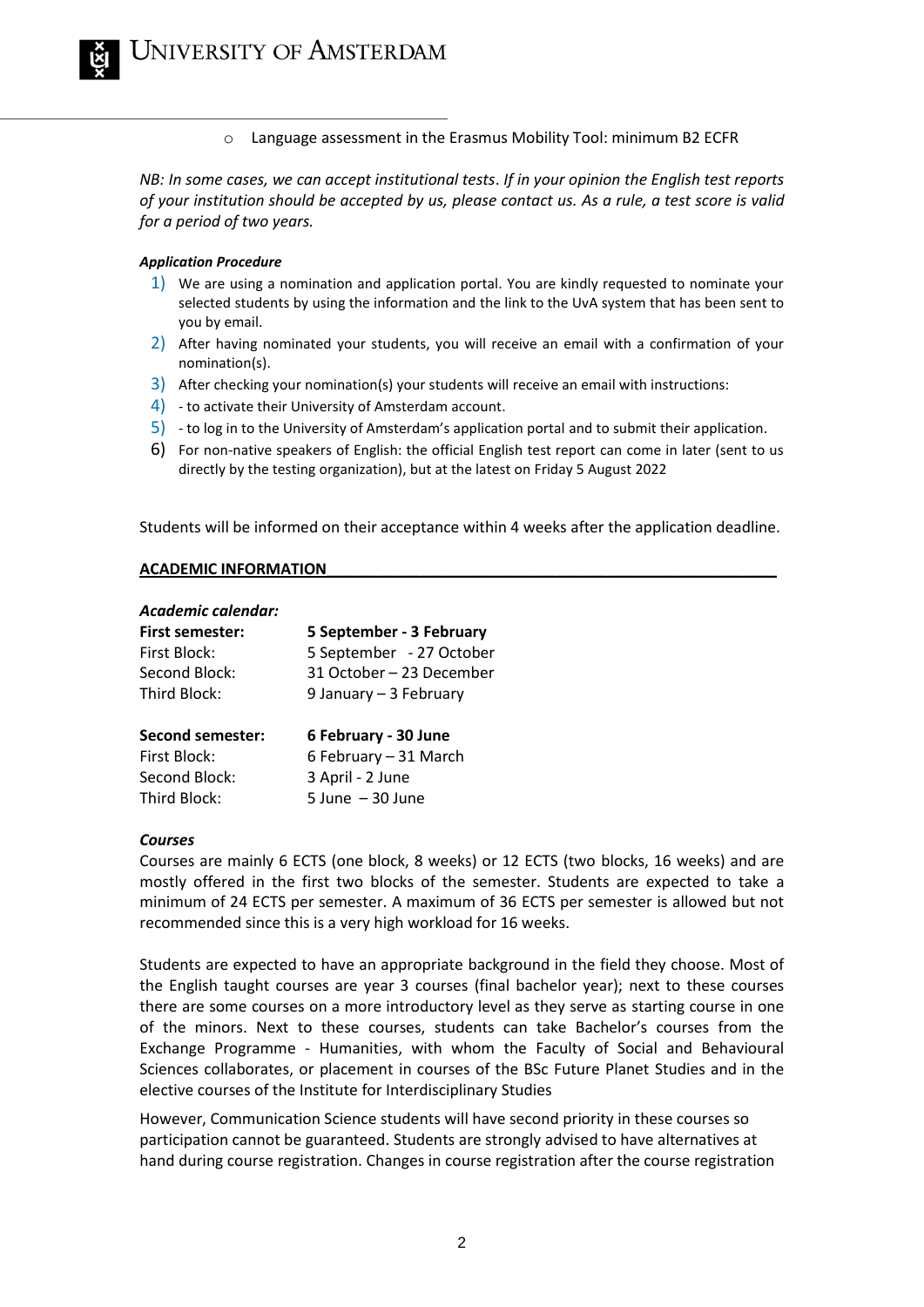period will not be possible. When placement in courses of their choice is not possible we discuss options with the students individually.

The courses offered in the Exchange Programme Social and Behavioural Sciences are organized around the following research priority areas and research focus points:

| Child Development and Education            | <b>Comparative Politics</b>                           |
|--------------------------------------------|-------------------------------------------------------|
| Anthropology of the body                   | <b>Political Theory</b>                               |
| Anthropology of religion                   | Middle Eastern Studies                                |
| Political anthropology                     | <b>European Politics and Global Change</b>            |
| Anthropology of economy and<br>ecology     | Work and Organisational Psychology<br>$\bullet$       |
| Courses about a wide variety of<br>regions | <b>Brain and Cognition</b><br>$\bullet$               |
|                                            | Social Psychology                                     |
| <b>Communication and Society</b>           | <b>Psychological Methods</b>                          |
| Economic and financial geography           | <b>Clinical Developmental Psychology</b><br>$\bullet$ |
| Environmental geography and                | <b>Clinical Psychology</b>                            |
| planning                                   | Intersectionalities (class, race,<br>$\bullet$        |
| <b>Political Geography</b>                 | gender & sexualities)                                 |
| <b>Urban Studies</b>                       | Urban Places & Social Problems<br>$\bullet$           |
| International development Studies          | Migration & Citizenship<br>$\bullet$                  |
| Global Health, Care and Society            | Health & Society                                      |
| <b>Global Migration</b>                    | <b>Education &amp; Work</b><br>$\bullet$              |
| <b>Urban Studies</b>                       | <b>Globalising Cultures</b><br>$\bullet$              |
| Conflict studies                           | Social Interactions and<br>Interdependencies          |
| Gender & Sexuality studies                 | Power, Culture, Identity                              |
| <b>International Relations</b>             | Society, Social Action and Inequality                 |
| <b>Political Economy</b>                   |                                                       |
| <b>Public Policy and Governance</b>        | <b>Culture and Structure</b>                          |

Updated programme information and course descriptions are available in the [Course](https://studiegids.uva.nl/xmlpages/page/2021-2022-en)  [Catalogue](https://studiegids.uva.nl/xmlpages/page/2021-2022-en) after 1 June.

Transcripts will be sent to the home institution within 5 weeks after the end of the semester.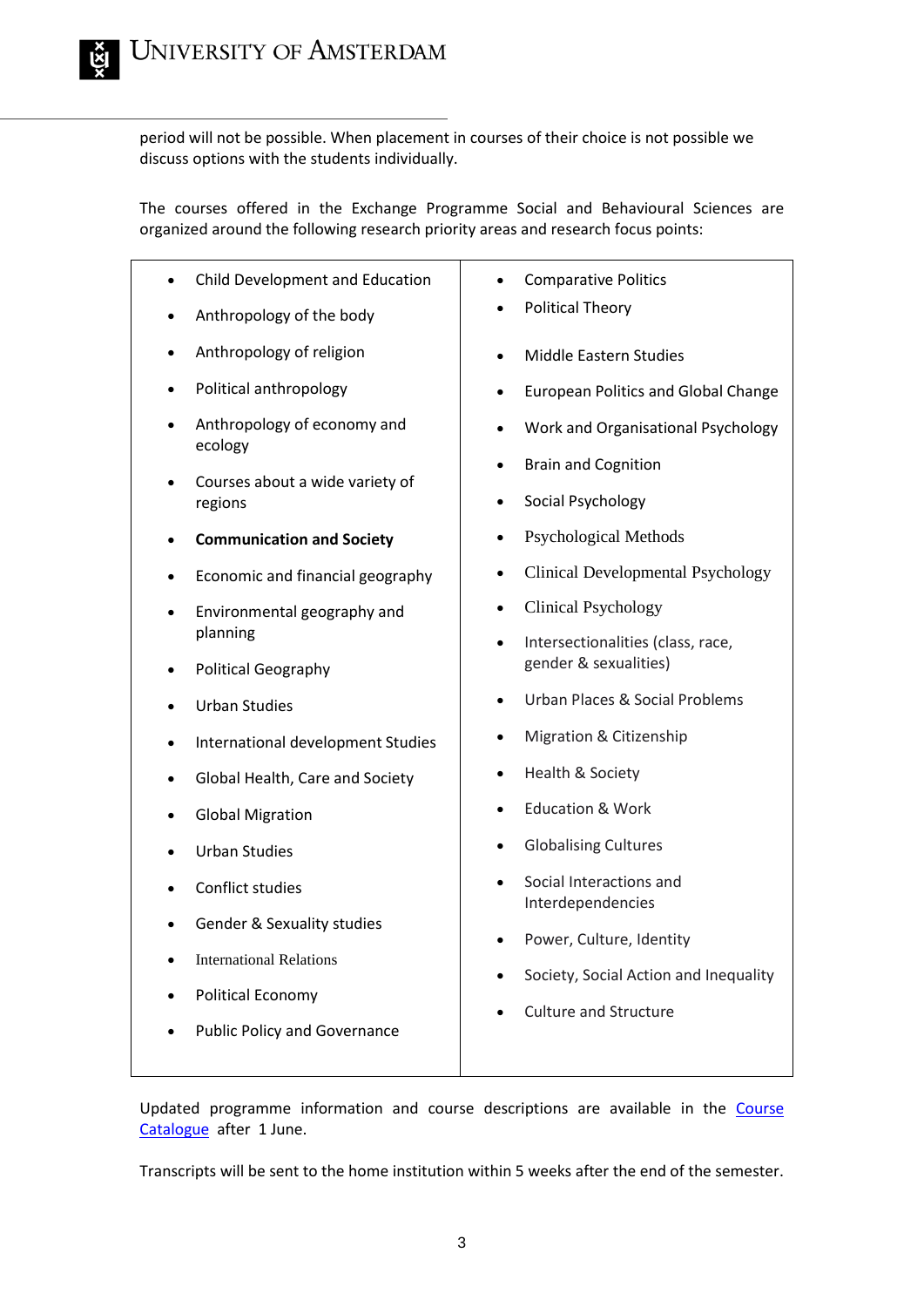

Our grading table is available [here.](https://student.uva.nl/social-sciences/shared/studentensites/uva-studentensite/en/az/grading-scheme/grading-scheme.html?origin=0%2FM%2FoWdMTqaHobxPJwaDzg)

#### PRACTICAL **INFORMATION**

*General information for incoming students, click on the subject of interest below:*

[Visa and permits](https://www.uva.nl/en/education/other-programmes/exchange/practical-matters/visas-and-permits/visas-and-permits.html) **[Insurance](https://www.uva.nl/en/education/other-programmes/exchange/practical-matters/insurance/insurance.html) [Housing](https://www.uva.nl/en/education/other-programmes/exchange/practical-matters/housing/housing.html)** [Upon arrival](https://www.uva.nl/en/education/other-programmes/exchange/practical-matters/upon-arrival/upon-arrival.html) [Student support](https://www.uva.nl/en/education/other-programmes/exchange/practical-matters/student-support/student-support.html)

#### *Students with disabilities*

Students with disabilities are advised to contact the International Office at an early stage in the admission process. Information on services provided by the University of Amsterdam is available [here.](https://student.uva.nl/en/content/az/disability/disability.html)

## *Housing*

The Exchange Programme will send students information on the housing procedures end of May and early November. In the past years we were able to accommodate the majority of our incoming students, but unfortunately not all. Housing for incoming exchange students is not guaranteed.

The rental periods are always fixed periods. Exchange students will automatically be assigned for one or two semesters (depending on the duration of the exchange).

#### *Information package*

Accepted students receive an extensive *Information email* from the International Office approximately 2 months before the start of the programme. This email contains:

- Instructions for course registration
- Save the date and preview of activities during introduction period

The Office for International Student Affairs publishes the UvA START Magazine, including practical information on studying in The Netherlands and at the UvA: [click here.](https://student.uva.nl/en/content/az/start-magazine/start-magazine.html)

#### *Orientation period*

The **International Student Network** (ISN) of the Universiteit van Amsterdam organizes an Introduction period previous to the start of the semester: *click here*.

The *Exchange Programme* organizes an introduction period for international student including a welcome meeting and drinks, academic meeting, lecture on plagiarism, and library skills workshops. for more information. See also [https://student.uva.nl/social](https://student.uva.nl/social-sciences)[sciences:](https://student.uva.nl/social-sciences) A-Z list: Exchange students (information will become available later).

#### **ERASMUS CONTACT INFORMATION**